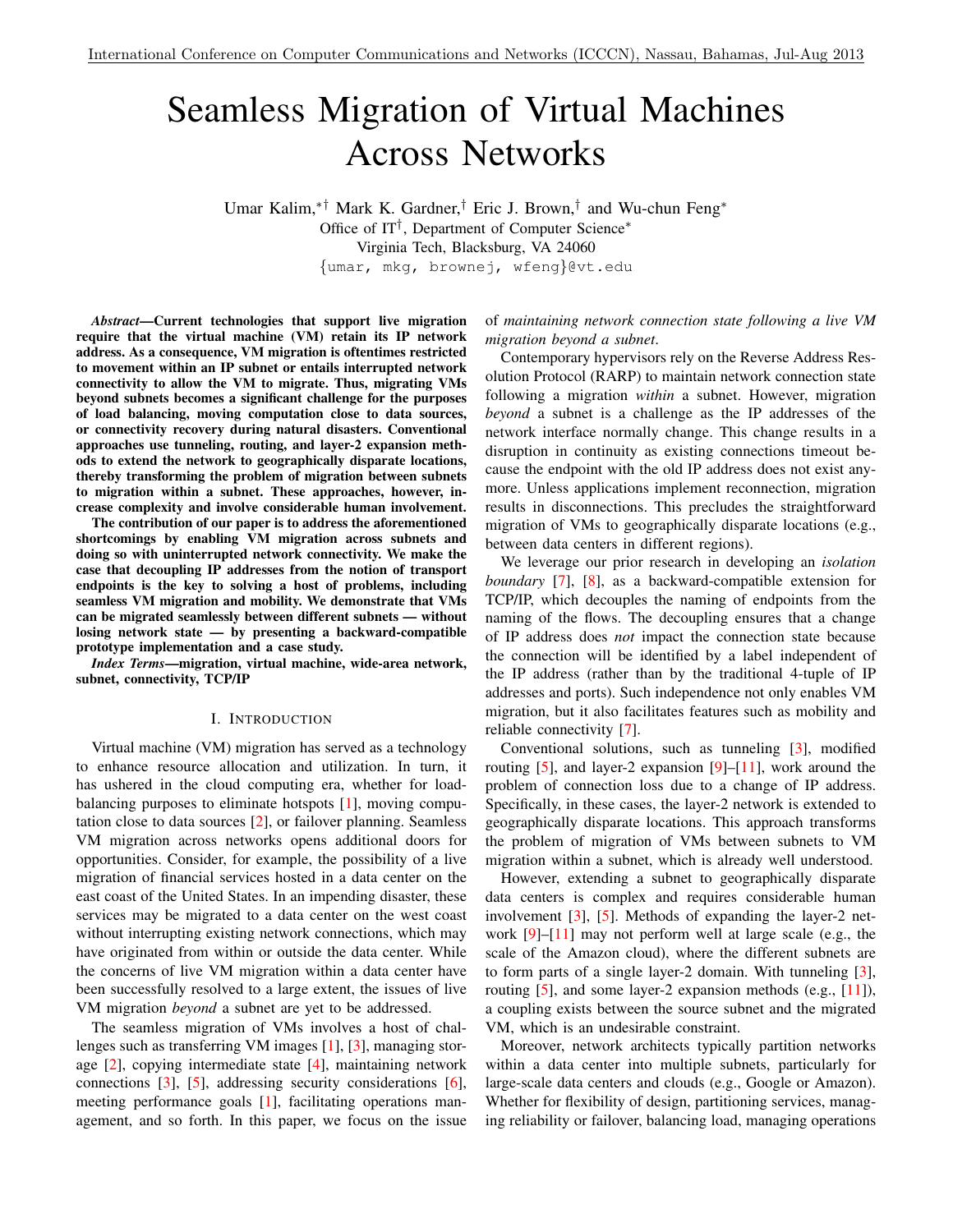(e.g., maintenance), or maintaining security, partitioning allows the architect to have more degrees of freedom. Therefore, by enabling layer-3 migration (vs. layer-2 migration), we can avoid the migration constraints that cloud services may have due to coupling with the hardware (or layer-2 domain), particularly when data centers are partitioned into subnets.

Thus, rather than continuing to address the symptoms of the problem as above, we focus on the *source* of the problem the use of IP addresses in the 4-tuple to identify a transport connection — in order to enable seamless layer-3 migration of VMs across networks.

In Section [II,](#page-1-0) we discuss the state-of-the-art methods used for VM migration across networks. Section [III](#page-2-0) explains the details of the challenges faced in maintaining network state and why state-of-the-art technologies cannot address the problem adequately. Section [IV](#page-2-1) presents our proposed approach and its realization in FreeBSD v8.1. We also present a case study of VM migration across networks. Section [V](#page-3-0) discusses and evaluates our proposed approach and the case study. To conclude, we summarize our work and identify future directions of research in Section [VI.](#page-6-10)

#### II. RELATED WORK

<span id="page-1-0"></span>Following a migration within a subnet, hypervisors currently rely on the Reverse Address Resolution Protocol (RARP) protocol to enable continued use of existing TCP connections. After migration, the VM continues to use the IP addresses that it was configured with in the source subnet. On the other hand, the physical MAC addresses of the new host will be different. RARP renews the mapping between the VM's IP addresses and the host's MAC addresses. As a result, the migration process appears seamless. Here we assume that the downtime during the migration is such that the network connection does not timeout.

Apart from the issues of transferring VM images and managing its state and storage, the challenge of migrating a VM beyond a subnet (in contrast to within a subnet) is maintaining appropriate network (TCP) connection state. The methods used to address the challenge of live migration while maintaining network state are different manifestations of tunneling [\[3\]](#page-6-2), routing  $\lceil 5 \rceil$  and layer-2 expansion  $\lceil 9 \rceil - \lceil 1 \rceil$ .

In their tunneling-based approach, Bradford et al. [\[3\]](#page-6-2) use IP tunneling [\[12\]](#page-6-11) to redirect network traffic from the source to the destination subnet and therefore avoid network disruption. Upon migration, an IP tunnel is setup, and traffic is tunneled to the destination subnet after migration is complete. As soon as the VM is initialized at the destination subnet, it acquires a new IP address for its interface and can respond to incoming traffic meant for the new address as well as the old address the interface is setup to respond to both addresses. Dynamic DNS is used to update the IP address of the services hosted in the VM. The tunnel is terminated after all connections using the old address are shut down. The above approach, however, requires cooperation from the source server. In addition, until the old connections terminate, a coupling exists between the migrated VM and the source subnet.

Erickson et al. [\[5\]](#page-6-4) demonstrate that OpenFlow allows applications/VMs to continue to use their old IP addresses even when they are migrated to different subnets. The migration tools and hypervisors deal with the issues of transferring the VM, while OpenFlow is used to direct traffic to the destination subnet. If the setup is automated, it may not take long to configure the forwarding tables.

The VXLAN [\[9\]](#page-6-8) framework creates an overlay network over layer-3 by encapsulating the entire layer-2 frame. VXLAN Tunnel End Points (VTEPs) may be used to expand a layer-2 network to geographically disparate locations. For example, two geographically disparate data centers could be made to be one layer-2 network using a VTEP at each data center. The VTEPs would be responsible for encapsulating traffic with a VXLAN header, forwarding it, and subsequently decapsulating the layer-2 frame when transferring it to the destination host. Note that as with OpenFlow, the VXLAN solution requires additional complexity in the form of VTEPs.

Another manifestation of the approach of having a single layer-2 network is to have a large layer-2 domain. As the Spanning Tree Protocol (STP) has stability issues when the layer-2 domain grows too large, protocols such as TRILL [\[10\]](#page-6-12) enable large layer-2 domains by replacing STP. In essence, TRILL applies the Intermediate System to Intermediate System (ISIS) protocol to route Ethernet frames. Though vendors support such solutions, the debate is still open whether TRILL would benefit data center implementations or result in poor data center designs [\[13\]](#page-6-13).

Similarly, a virtual private LAN service (VPLS) [\[11\]](#page-6-9) over IP/MPLS has been used as a method to expand the layer-2 domain. Typically, LAN segments are brought together by virtualizing a switch across a link — making multiple switches appear as a single virtual switch extending over geographical distances. Here too, the layer-2 domain is allowed to grow to large sizes by managing multiple but localized spanning trees.

While the above approaches are sound, they are fundamentally ad-hoc solutions because they treat the symptoms of the problem rather than the problem itself. In contrast, Salz et al. [\[14\]](#page-6-14) and Snoeren et al. [\[15\]](#page-6-15) have suggested decoupling flow labels from IP addresses. However, their approaches have not been adopted because they are not backward compatible and require a "flag day" for deployment.

Furthermore, the primary purpose of the above approaches is not to support VM migration; instead their contribution is elsewhere. For example, with VXLANs, the primary motivation is to expand the VLAN address space. VXLANs can go well beyond limit of 4094 logical networks that can be setup with VLANs — with the 24-bit segment ID, 16-million layer-2 VXLAN networks can exist in a common layer-3 subnet. Similarly, TRILL replaces STP to allow much larger layer-2 domains as well as better link utilization; layer-2 links, which may have been ignored to avoid loops, may be used for better load distribution and thus bandwidth utilization.

By leveraging our research on TCP extensions, we demonstrate a new approach that decouples flow labels from IP addresses and enables the continued use of existing TCP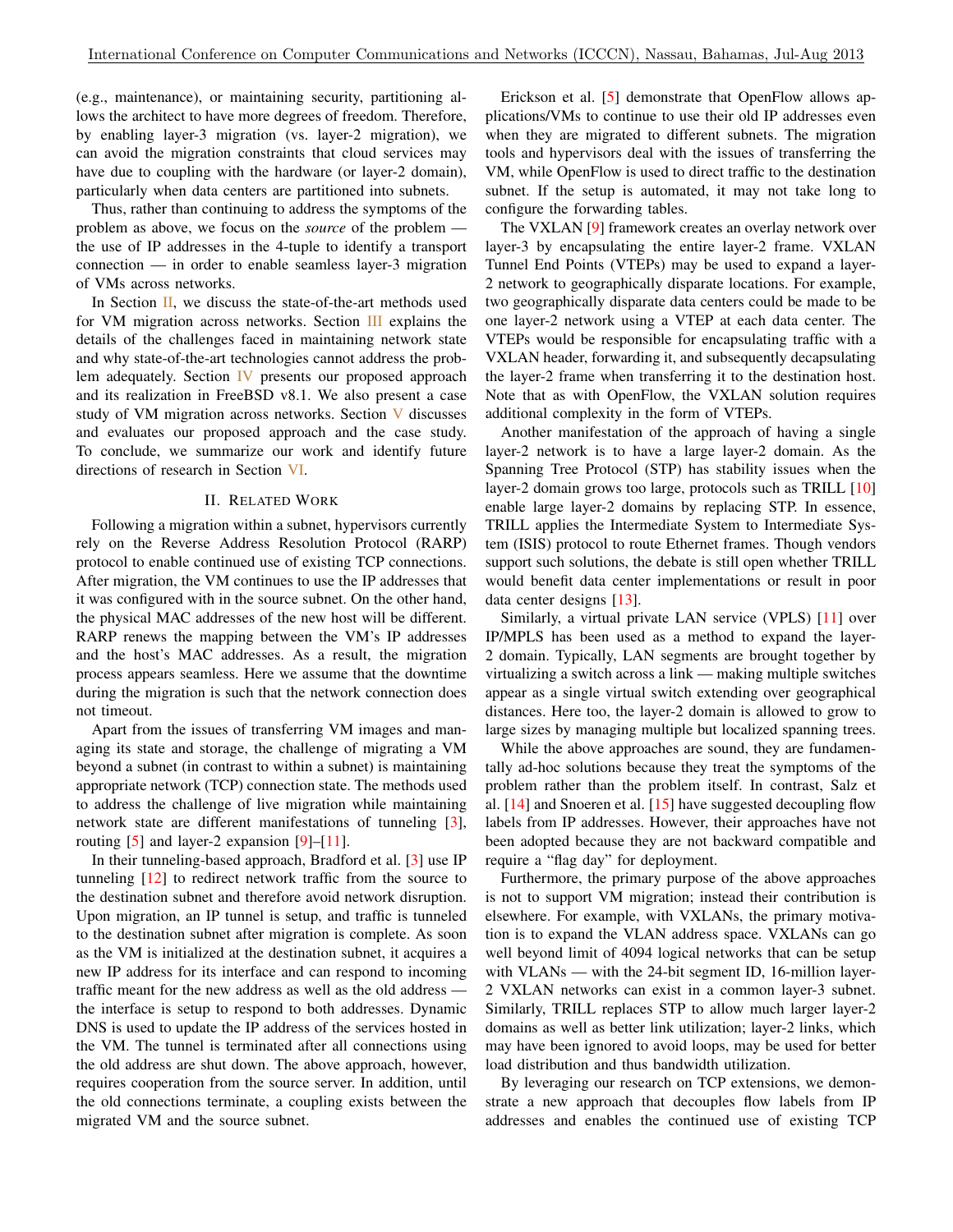connections following a migration. Unlike Salz's solution, our approach is backward compatible with legacy TCP stacks. (However, such stacks will not gain the benefit of the extended features.)

## III. BACKGROUND

<span id="page-2-0"></span>In this section, we discuss the challenges for VM migration and our previous research on an isolation boundary.

#### *A. Challenges for VM Migration*

Current approaches to VM migration are limited because they use IP addresses and ports to identify the TCP connection. However, IP addresses are meant to identify the network interface of the host. Therefore, overloading the use of an IP address to also identify a TCP connection binds the connection, *for its lifetime*, to that IP address alone. If the IP address were to change (for reasons of mobility or migration), the transport connection which uses the old IP address would break. This is because the interface would have a new IP address and the transport connection labeled with the old IP address is not valid. The hypervisor (or application) would have to setup a new connection with its peer, using a new socket, to continue communication.

This limitation does not allow seamless VM migration because migrating to a different subnet requires the acquisition of new IP addresses. This results in the termination of existing connections and requires the set-up of new connections. As mentioned earlier, there are ad-hoc methods that allow continued use of old addresses. In contrast, we propose a clean and practical approach that eliminates the dependence on IP addresses for labeling transport connections.

## *B. Isolation Boundary*

In our prior research, we developed a mechanism called the *isolation boundary* [\[7\]](#page-6-6), [\[8\]](#page-6-7), which enables rich extensions to TCP. Here we leverage the capability of the isolation boundary to decouple transport endpoint identifiers from IP addresses and thereby address the issue that a change in the IP address breaks TCP connections. With the isolation boundary, we create a notion of an abstract flow, which we refer to as a transport-independent flow (TI flow) to emphasize that it is different than a TCP flow. The TI flow is identified by a transport-independent flow identifier (TIFID). As the TIFID is independent of the underlying network addresses, a change in the IP addresses does not invalidate the connection. Instead, the mapping of the TIFID to the (new) IP address is updated.

TIFIDs are options that are exchanged during the connection setup phase; we refer to such options as *isolation boundary options*. A mapping between the abstract flow's sequence space to that of the TCP connection is created and synchronized at key stages during state transition.

Figure [1](#page-2-2) shows an illustration of how the isolation boundary enables the mapping of TI flow to TCP connection. It also identifies when synchronization of state occurs following a disruption.

<span id="page-2-2"></span>

Fig. 1: An illustration of the transport-independent flow mapping to TCP connections.

## IV. METHODOLOGY

<span id="page-2-1"></span>Here we discuss the required functionality and mechanics for enabling layer-3 migration, along with our associated prototype. We then present our experimental setup and case study for migration between subnets.

#### *A. Required Functionality*

There are three fundamental functionalities that we need to enable layer-3 migration:

- 1) The connection between the client and the service needs to be independent of the underlying transport. The notion of a logical flow enables layer-3 migration, and changes in IP address will not disrupt existing TCP connections.
- 2) Following a migration, a mechanism is needed for the VM to realize that network configuration needs to change. This would happen when the VM is migrated and resumed. Ideally, this would be implemented as part of the hypervisor — perhaps as part of the virtual driver. (This may also be viewed as a need for cross-layer communication.)
- 3) Once the VM that hosts the server has migrated to a different subnet (with help via the hypervisor), the network interface gets a new IP address. The abstract flow to TCP connection mapping can be updated at the VM. However, the client would not be aware of the server's change of IP address, and thus, there is a need to update the client's mapping of the abstract flow to the TCP connection. Once done, the client continues operation.

## *B. Mechanics*

To understand the mechanics of layer-3 migration using the isolation boundary, we explain the processes involved before, during, and after the migration. Figure  $2$  illustrates the steps involved in the migration.

- 1) *Connection Setup:* The client contacts the server that is hosted in a VM. During connection setup (i.e., threeway handshake), the isolation boundary options are exchanged.
- 2) *Suspension:* Upon the decision to migrate, the hypervisor hosting the VM suspends the VM's activity and records ephemeral state. The VM image and intermediate state are copied over to the destination.<sup>[1](#page-2-3)</sup>

<span id="page-2-3"></span><sup>&</sup>lt;sup>1</sup>This process may be optimized to achieve live migration [\[4\]](#page-6-3).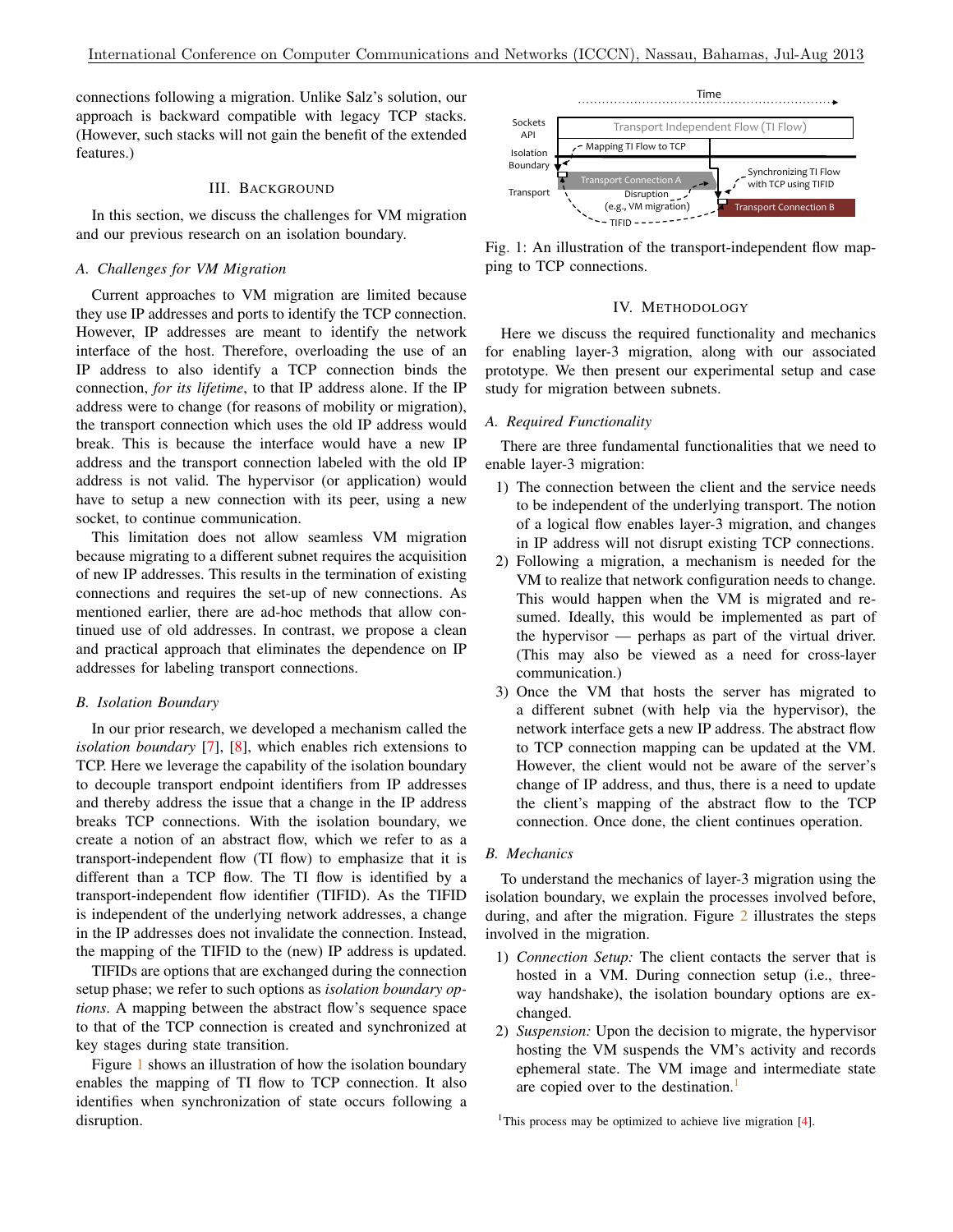<span id="page-3-1"></span>

Fig. 2: An illustration of the steps involved and where they take place during a VM Migration.

- 3) *Resumption:* Once the VM is migrated with its image and ephemeral state, it is resumed. At this point, the VM still has the old network configuration.
- 4) *Synchronization:* Once the VM migration has taken place, the server contacts the client with a SYN message. Here, the TCP SYN request would be with the new IP address. The client recognizes the TI flow because of the accompanying TIFID in the SYN message and allows connection setup instead of replying with a reset or ignoring the request. The isolation boundary synchronizes the logical sequence space over the new TCP connection. In the scenario where the VM hosting the server migrates, which is explained in Section  $IV-E$ , the hypervisors of the VM triggers synchronization with the client. However, if the client moves, the client would trigger synchronization. If both move, additional bookkeeping is required.
- 5) *Continued Operation:* The application continues interacting with the service. Seamless migration from the perspective of the client and server is complete.

## *C. Implementation*

To realize the functionalities identified above, we create a prototype with the following components: (1) isolation boundary, (2) link-status daemon, and (3) synchronization agent. (Other implementations are possible.)

A prototype implementation of the isolation boundary is available for the FreeBSD v8.1 kernel; details of the implementation are discussed in our prior work [\[7\]](#page-6-6), [\[8\]](#page-6-7). To update network configuration of a VM following a migration, we chose an expedient method of a daemon that monitors for changes in link status when the VM is resumed and generates an interrupt-like notification. To synchronize state information, an agent at the client listens for a new TCP connection with a complete TIFID. The synchronization updates the mapping of the TIFID to TCP connection (with the new IP address) for both the service and the client.

As an artifact of our implementation, the stack in the client role listens on the same port through which it has an established connection. The listening port is available only for SYN messages with complete TIFIDs (not the partial TIFIDs typical of SYN segments establishing the initial connection) so that existing TI flows may updated with a mapping to the new addresses. An ideal approach would be to implement such functionality as part of the hypervisor.

#### *D. Experimental Setup*

To study correctness and establish a proof of concept, we setup FreeBSD v8.1 images with isolation-boundary-enabled kernels. We use VMware Player as the hypervisor and Ubuntu v12.04.1 LTS as the host OS. An SSH server acts as the service/application and a client aramis connects over the network to the SSH server. We chose SSH as the application to validate the correctness of the TI flow to TCP connection mapping, both before and after the migration, as any misaligned or lost byte in the encrypted bitstream would break the SSH-over-TCP connection.

As illustrated in Figure [2,](#page-3-1) the SSH server is hosted in a VM deployed at the host athos in the subnet 192.0.2.0/24. The VM migrates to the host porthos, which is setup in the subnet 198.51.100.0/24. These subnets represent networks in different buildings on the Virginia Tech campus.

### <span id="page-3-2"></span>*E. Case Study*

We study the scenario where we migrate a VM between buildings, which contain different subnets. In this setup, the client aramis connects to the VM hosted at athos over SSH and executes different jobs for test purposes. The VM at athos is then suspended.

Implementing live migration requires involvement of hypervisors, which we did not choose to do for our prototype demonstration as we used a proprietary hypervisor to demonstrate the general applicability of the approach. Instead, to emulate live migration, we copy the static image hosted at athos to porthos in advance. After suspension, we use rsync to copy the intermediate state saved by the hypervisor.

Following the transfer of intermediate state, the VM is resumed at porthos. Upon resumption, the link-state daemon notices the change in link states and reconfigures the network interface. The daemon is setup to generate a DHCP request to acquire network configuration parameters whenever the interface comes up. Subsequently, the synchronization agent takes action to synchronize the existing TI flow by setting up a TCP connection with the client using the new IP address.

After synchronization, the client at aramis continues interaction with the server (migrated to porthos), oblivious to the fact that the server has migrated to a different subnet. Thus, SSH connectivity was not interrupted.

## V. DISCUSSION & EVALUATION

<span id="page-3-0"></span>Here we compare and contrast our proposed approach with existing solutions and discuss our case study.

#### *A. Layer-3 vs. Layer-2 Migration*

Whether migrating VMs *within* a data center or *between* data centers, the challenge remains the same. In either case, the possibility of layer-3 migration adds to the design flexibility available to system and network architects as it allows for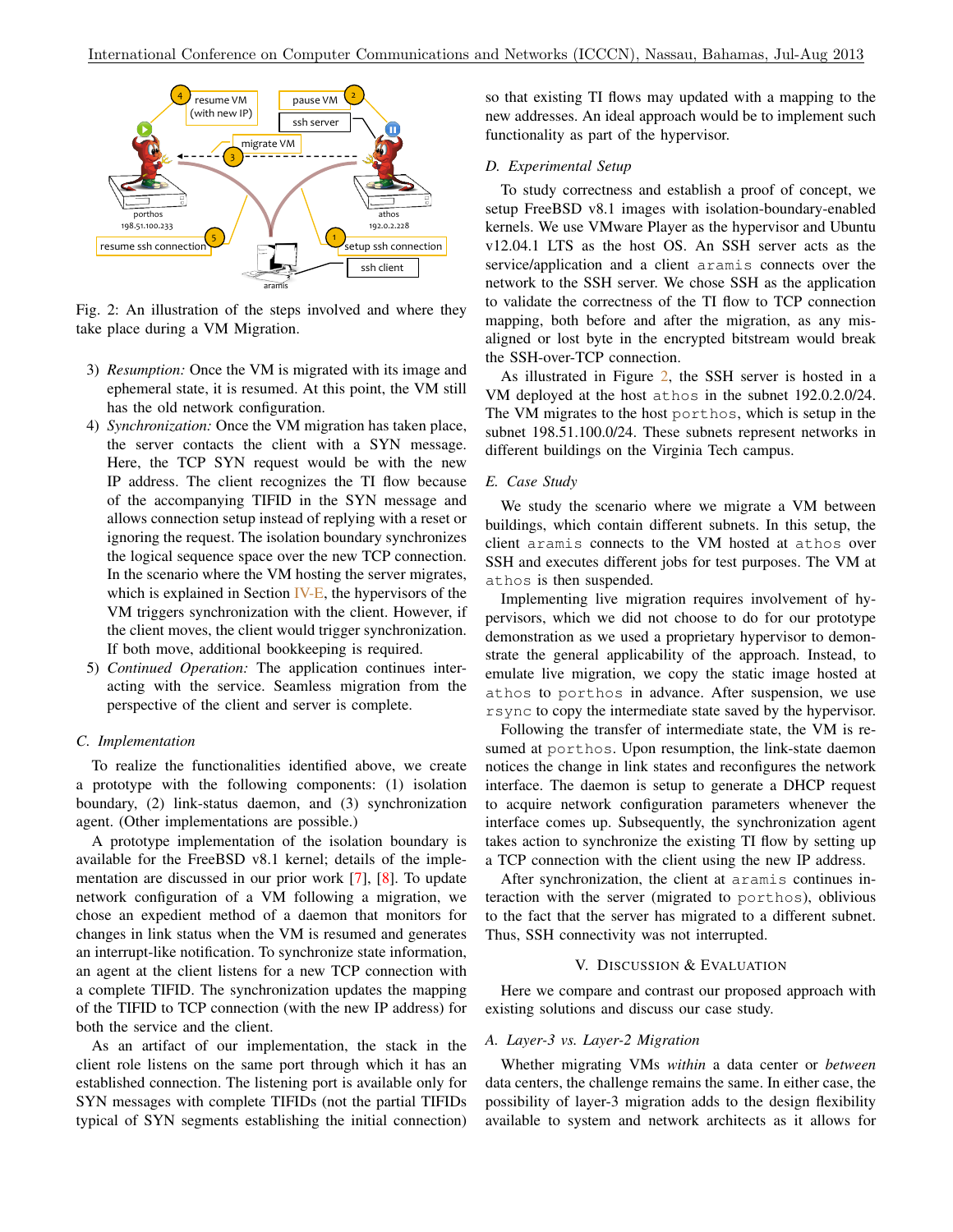a clean separation of concerns. Such flexibility applies to both communication scenarios: when communication originates from within the data center and outside the data center.

Whether we use tunneling, routing, or layer-2 expansion, the intention is to convert the problem of migrating VMs between subnets to the problem of migrating within a subnet. In other words, the problem of layer-3 migration is converted into a problem of layer-2 migration. As discussed in Section  $II$ , layer-2 expansion proposals are not meant to address VM migration. Therefore by using a method that was developed for a different purpose, we are not addressing the problem that limits migration beyond the subnet, instead we are working around the problem.

Such an approach puts a constraint on the design of the network as well. As discussed in Section [I,](#page-0-0) partitioning the network into subnets adds to the design flexibility. Therefore, if transport connections are independent of network labels we would have the best of both worlds, that is, enabling seamless live migration beyond networks as well as flexibility in the design of networks.

With the isolation boundary, we tackle the source of the problem, which is the coupling of naming abstractions. In effect, the solution does not require dealing with layer-2, but instead enables layer-3 migration. TIFIDs present a label that is independent of the network address. Subsequently, a change in the network address has no impact on connectivity.

#### *B. Downtime and Latency*

Minimizing the time for live migration is desirable. Automating the process of configuring forwarding tables using OpenFlow incurs a negligible increase in the downtime for a live migration. Similarly with IP tunneling, setting up the tunnel incurs minimal overhead, which may be minimized further by optimizations. Layer-2 expansion methods (i.e., VXLAN, TRILL, VPLS/MPLS) also do not incur any more downtime than what is necessary to transfer intermediate state.

In these cases, if all communication destined for a service hosted by the migrated VM originates within the subnet, then the downtime may not be more than what is necessary for transfer of intermediate state. However, if communication happens with elements outside the subnet, then migrating a VM to a geographically disparate location requires traffic to be routed through the source subnet. This would incur additional latency for the existing network connections (whose state was maintained following the migration). It is not be feasible to advertise new routes to the outside world for the portion of the subnet that has been migrated to the new location.

With a hypervisor implementing the isolation boundary, the network interface would need to acquire a new IP address for the migrated VM. Optimizations may be applied to minimize this overhead; for example, as part of live migration the hypervisor may acquire an address for the interface before the intermediate state is transferred to the destination subnet. Unless such optimizations are applied, the time required to acquire a new IP address (e.g., with a DHCP request) would be greater than that of an RARP request to update the IP-to-MAC address mapping.

On the other hand, the latency between the client and a hypervisor implementing the isolation boundary does not incur any overhead. There is no increase in latency between the client and migrated server as the new IP address assigned to the network interface is owned by the destination subnet. Thus, communication is direct, unlike the other methods where traffic from the client is routed through the source subnet before it gets to the server in the destination subnet. This is what we demonstrate in the case study.

## *C. VM's Coupling with Previous State (/Subnet)*

As noted above, tunneling, routing, and layer-2 expansion methods may be applied to extend a subnet to a different geographical location, but these methods create unnecessary coupling between the source and destination subnets. Such solutions do not work well where disaster recovery or failover management is the concern (i.e., when migrating VMs between sites).

If VMs are to be migrated to a different site for disaster management, we cannot assume that the forwarding elements at the source subnet would continue to assist after migration is complete. With tunneling methods, communication from outside the subnet continues to arrive at the source subnet, which is then forwarded through the tunnel to the destination subnet. Herein lies the assumption that the source subnet would continue to assist even after the migration is complete.

There may be some optimizations, where the migrated VM's network interface card (NIC) is assigned a new IP address while it maintains its old IP address until the old TCP connections are active. However, if the source subnet were unable to assist, such a solution would not work, at least for the network connections setup before migration.

Similarly, if an OpenFlow-based approach to the traffic is used, the controller configures the forwarding elements so that traffic is sent to the destination subnet. While the VM may be hosted in the destination subnet, the forwarding element at the source subnet continues to participate in the communication. Such behavior would not be acceptable when dealing with VM migration for disaster management. The same is the case with layer-2 expansion methods.

Due to the use of the isolation boundary, there is no requirement that the source subnet participate after the migration. This is because the service, after migration, uses an IP address that belongs to the subnet where the VM migrated.

## *D. Correctness*

Using SSH enables us to validate correctness of the migration. With SSH any misalignment of bytes, lost segments or incorrect ordering would break the encrypted stream stream. As we are able to successfully use the SSH client application following a migration, we establish the fundamental correctness of the method and implementation. Unfettered network access is enabled, even after a change of IP address, because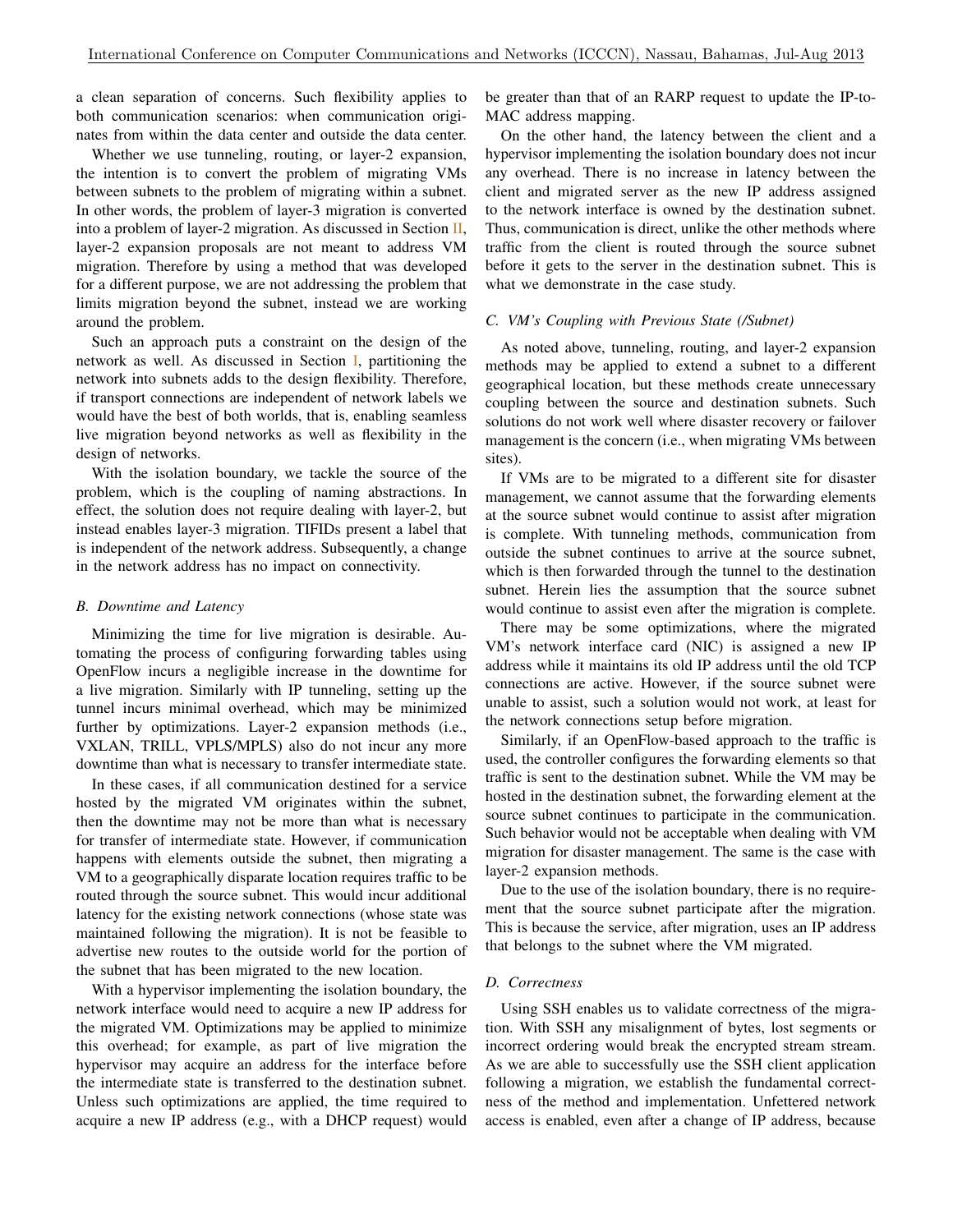we were able to decouple the IP address (network label) from the socket (transport label).

As seen in Figures [3,](#page-5-0) [4,](#page-5-0) and [5,](#page-5-0) the network configuration changes such that the VM is connected via different subnets before and after migration. The transport connection state also shows that, after migration, the old connection does not exist and a different port at the server is used to interact with the same port that was used earlier on the client — showing that the logical connection has been resumed over a new port at the server. We see the same configuration from the client's perspective; the local setup remains the same, but the server port changes for the same TCP connection after migration.

In spite of these changes, the application continues to operate without a hitch. Indeed SSH continues to show the old address. In Figure [6,](#page-5-0) we see that the SSH\_CONNECTION environment variable is set when the connection was setup but later the application is oblivious to the change in network configuration. It appears that the SSH application does not make use of the information stored in the environment variable.

## *E. Pause-and-Copy Migration*

Interruption in connectivity can also be a concern for pauseand-copy migrations. This is because, if the VM migrates to a different subnet and is required to acquire new IP addresses, the existing connections that were paused would be discontinued. Solutions such as Dynamic DNS that update domain name to IP mapping cannot help as the services are paused, not stopped, for migration. Therefore, pause-and-copy migrations effectively involve the same procedures. It is just that the time scales at which they happen are much larger as compared to live migration.

As we demonstrate in the case study, by using the isolation boundary, we can avoid all issues of coupling between transport and network labels and thereby enable a seamless pause-and-copy migration.

#### *F. Backward Compatibility*

In case a client does not support the isolation boundary, it is able to interact with the VM initially as the isolation boundary extension is backward compatible. However, if the VM migrated in such a case, the client would not be able to resume connectivity with the VM as it would not recognize the transport connection with a new IP address.

## *G. Deployment*

As the isolation boundary is backward compatible, there is no requirement that all participating network elements be aware of the functionality. Those network stacks that implement the isolation boundary would benefit from the functionality, all others would fall back to legacy support. However, entire subnets can benefit from the features by deploying isolation-boundary-aware gateways (e.g., NATs, load balancers). The nodes would only benefit from the support provided by the isolation-boundary-aware gateway during the time they remain within the scope of the gateway. Nevertheless, such gateways may facilitate incremental adoption.

<span id="page-5-0"></span>

Fig. 3: Network configuration at the server, before and after VM migration.

| connection state before migration: |                                 |                 |                  |  |
|------------------------------------|---------------------------------|-----------------|------------------|--|
| Proto                              | Local Address                   | Foreign Address | (state)          |  |
| tcp4                               | e4.dhcp.v.ssh                   | d8.dhcp.v.41270 | ESTAB.           |  |
| tcp4                               | *.ssh                           | $*$ . *         | LISTEN           |  |
| connection state after migration:  |                                 |                 |                  |  |
| Proto                              | Local Address Foreign Address   | $*$ . $*$       | $(\text{state})$ |  |
| tcp4                               | e9.dhcp.v.48472 d8.dhcp.v.41270 |                 | ESTAB.           |  |
| tcp4                               | *.ssh                           |                 | <b>LISTEN</b>    |  |

Fig. 4: TCP connection state at the server, before and after migration.

| connection state before migration: |                                                    |                                               |                             |  |
|------------------------------------|----------------------------------------------------|-----------------------------------------------|-----------------------------|--|
| Proto<br>tcp4                      | Local Address<br>aramis.41270<br>tcp4 aramis.41270 | Foreign Address<br>$*$ . *<br>e4.dhcp.v.ssh   | (state)<br>LISTEN<br>ESTAB. |  |
| connection state after migration:  |                                                    |                                               |                             |  |
| Proto<br>tcp4<br>tcp4              | Local Address<br>aramis.41270<br>aramis.41270      | Foreign Address<br>$*$ . *<br>e9.dhcp.v.48472 | (state)<br>LISTEN<br>ESTAB. |  |

Fig. 5: TCP connection state at the client, before and after migration. Note the listening socket on the same port is an artifact of our implementation.

```
application state before migration:
    > echo $SSH_CONNECTION
    192.0.2.216 41270 192.0.2.228 22
application state after migration:
     > echo $SSH_CONNECTION
     192.0.2.216 41270 192.0.2.228 22
```
Fig. 6: Application state at the server, when logged from the client, before and after VM migration. Note that the environment variable is set at the time of connection setup and is oblivious to change in configuration.

#### *H. Compatibility with Live Migration*

Our proposed approach does not make any assumptions about procedures involved in migration. There is no expectation from either the service hosted at the VM or the client application. This allows live migration procedures to exist and operate independent of how the isolation boundary operates. To these processes, the isolation boundary is an extension. For our case study, we did not consider a live migration. However, the case of saving VM's ephemeral state and resuming it after migration such that network connections remain valid involve the same technical challenges (process migration, storage management, etc.) except for the duration of the time the VM is inactive. Though live migration is not the focus of